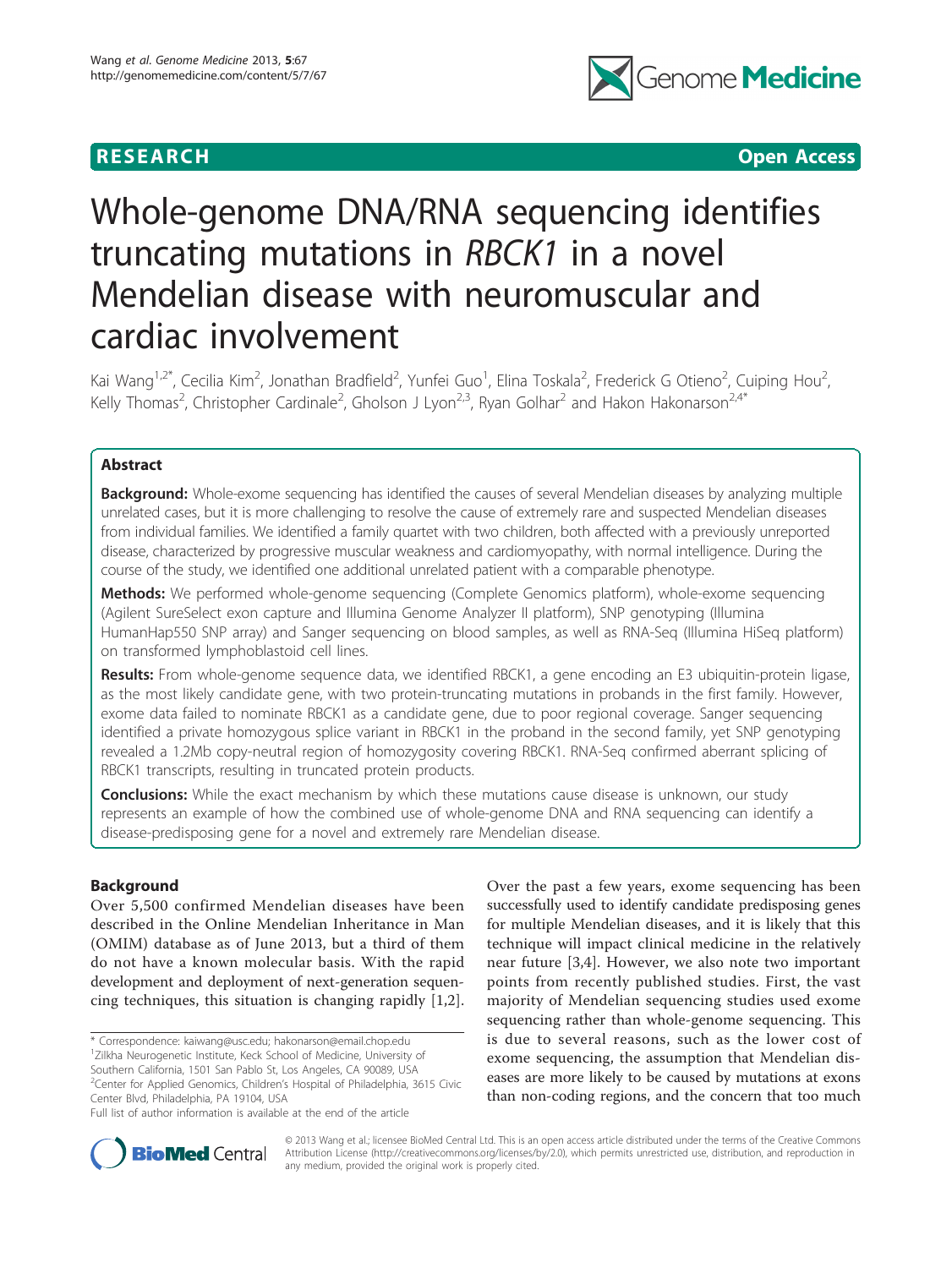information on genomic variants will be too difficult to interpret bioinformatically. Second, the vast majority of published studies attempted to solve previously known Mendelian diseases, rather than novel suspected Mendelian phenotypes that are sometimes referred to as 'idiopathic' diseases. This is most likely because multiple DNA samples are already readily available for known Mendelian diseases to enable statistical support for discovered variants/genes. However, several examples demonstrated that it is feasible to identify disease-predisposing mutations for idiopathic diseases from only one or two families, if other prior information can help trim down candidate genes into specific linkage regions or chromosomes (such as the X-linked disease Ogden syndrome [[5\]](#page-7-0)).

The current study was initiated by the discovery of a potential novel syndrome at The Children's Hospital of Philadelphia in 2009. We were presented with a brother and sister with a previously uncharacterized condition, which was initially suspected to be a glycogen storage disease type IV. Both children had progressive muscular weakness (myopathy) and cardiomyopathy, with normal intelligence (Table 1), and the parents were phenotypically normal. The neuromuscular weakness in both probands started around the age of 8 years, together with progressive cardiomyopathy. Additional assessment by the clinical genetics lab, with comprehensive evaluation of all known glycogen storage disease genes, failed to substantiate the hypothesis that this is a known glycogen storage disease. Given the failure of candidate gene analysis, it seemed intuitive that whole-genome techniques might be required to identify the disease-predisposing mutations.

# Materials and methods

# Sample collection and characterization

In 2009, the two affected siblings and their parents were recruited to participate in a study to identify disease genes (Figure [1a\)](#page-2-0). The probands were initially suspected to have a glycogen storage disease type IV, but extensive clinical genetics testing failed to identify the disease causing gene. In late 2011, we enrolled one additional patient with comparable phenotype (Figure [1b](#page-2-0)), through a referral by the first family under study. This patient was also originally suspected to have a glycogen storage disease type IV, but all clinical genetics tests failed to identify the exact genetic cause. The Institutional Review Board of the Children's Hospital of Philadelphia has approved the study, and written informed consents were obtained from all study participants. The study conformed to the Helsinki Declaration and we have been given permission to publish the manuscript.

## SNP genotyping and data analysis

All genome-wide SNP genotyping for the family was performed using the Illumina HumanHap550 BeadChip at the Center for Applied Genomics at the Children's Hospital of Philadelphia. Standard data normalization procedures and canonical genotype clustering files provided by Illumina were used to process the genotyping signals and generate genotype calls.

The Illumina GenomeStudio software was used to process genotyping data and visualize signal intensity patterns at large-scale copy number variants (CNVs) and region-of-homozygosity (ROH) events. The log R ratio and B allele frequency measures for all markers for all samples were directly calculated and exported from the Illumina BeadStudio software. The CNV calls and ROH calls were generated using PennCNV (version 2009Aug27) [[6\]](#page-7-0), which utilizes an integrated hidden Markov model that incorporates multiple sources of information, including total signal intensity and allelic intensity ratio at each SNP marker, the distance between neighboring SNPs, and the allele frequency of SNPs. Family information was not used in CNV calling. The default program parameters, library files and the genomic wave adjustment routine [[7\]](#page-7-0) in the detect\_cnv.pl program were used in generating CNV calls. The scan\_ region.pl program in PennCNV was used to map called CNVs to specific genes and exons, using the RefSeq gene definitions.

Table 1 Clinical features of the syndrome, based on the three probands in two families

| Feature         | <b>Description</b>                                                                            |
|-----------------|-----------------------------------------------------------------------------------------------|
| Growth          | Normal growth                                                                                 |
| Development     | Normal early milestones and intelligence, presenting with neuromuscular weakness in childhood |
| Facial          | No abnormalities noticed                                                                      |
| Musculoskeletal | No bone deformities; progressive myopathy                                                     |
| Integument      | Normal                                                                                        |
| Cardiac         | Progressive cardiomyopathy <sup>a</sup>                                                       |
| Liver           | Normal                                                                                        |
| Neurologic      | Muscular weakness and muscle atrophy                                                          |
| Genital         | Normal                                                                                        |

<sup>a</sup>The severity of progressive cardiomyopathy differs between patients.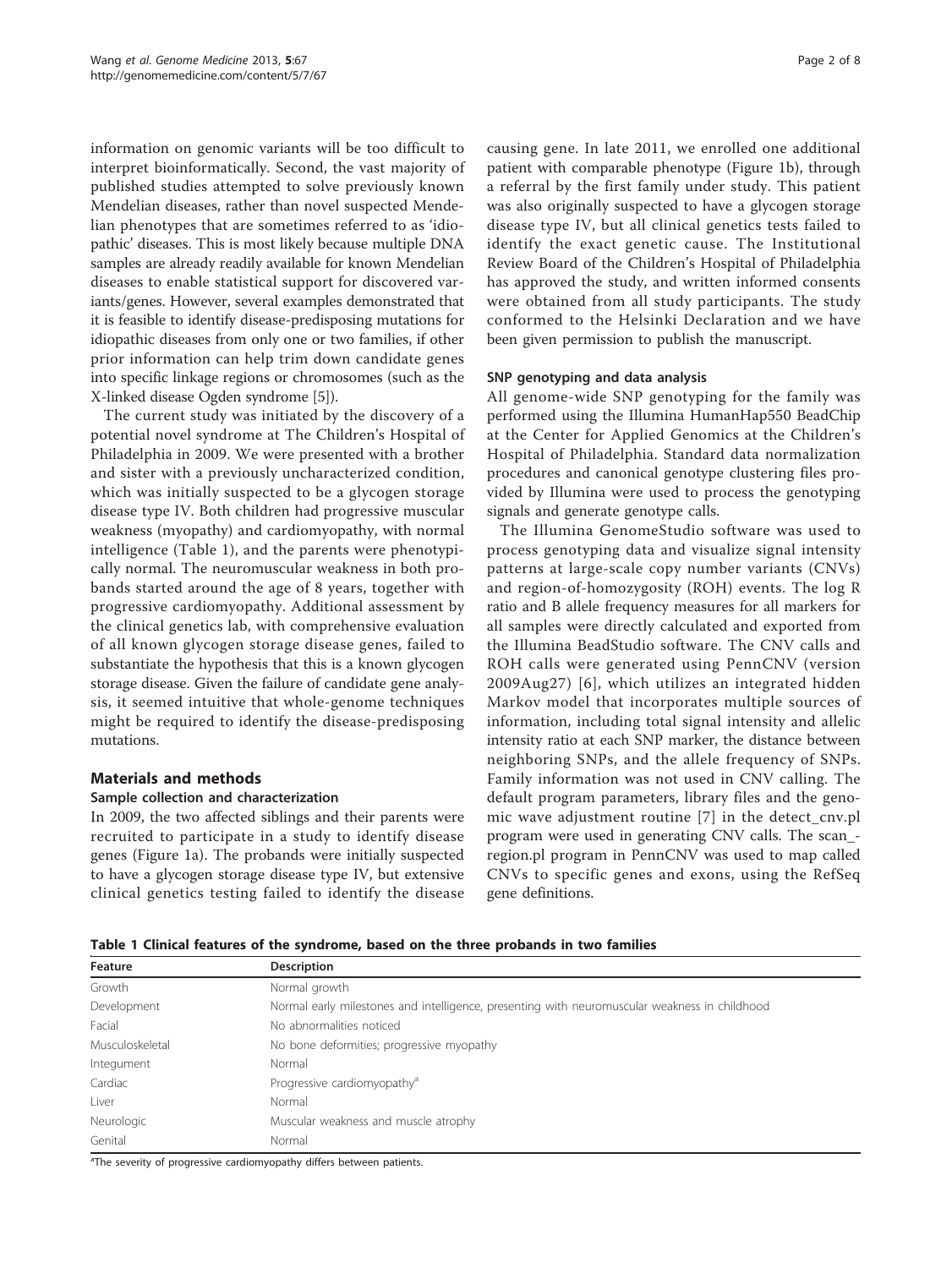<span id="page-2-0"></span>

#### Whole-genome and whole-exome sequencing

The whole-genome sequencing was performed by Complete Genomics (Mountain View, California, USA), and we provided 10 μg DNA samples to the company for the sequencing service. The DNA was sequenced with a nanoarray-based short-read sequencing-by-ligation technology [\[8](#page-7-0)], including an adaptation of the pairwise endsequencing strategy [[9\]](#page-7-0). The original sequence data were mapped to National Center for Biotechnology Information (NCBI) reference genome build 36 in 2010. Recently, the short reads alignment and variant calling were re-performed by the Complete Genomics pipeline version 2.2 as previously reported [[8](#page-7-0)], using NCBI reference genome build 37. Each variant was assigned a quality score, which was calculated as -10  $\times$  log<sub>10</sub>[P(call is true)/P(call is false)], representing the confidence in the call. We removed variants that do not pass the default quality filter, including homozygous calls with quality scores less than 20, or heterozygous calls with quality scores less than 40. The variants passing the quality control threshold were used for downstream analysis.

The whole-exome sequencing was performed in house at the University of Pennsylvania. We used the Agilent SureSelect Human All Exon kit for exon capture on 5 μg input DNA samples, and then used the Illumina Genome Analyzer II platform for next-generation sequencing. We generated 137 million paired-end reads, using two separate lanes from the Genome Analyzer. Data analysis was performed using the SeqMule pipeline [[10](#page-7-0)], which is an automated pipeline for analysis of high-throughput sequencing data. It integrates BWA [[11](#page-7-0)], Bowtie [[12\]](#page-7-0), Bowtie2 [\[13\]](#page-7-0), SOAP2 [[14](#page-7-0)], SOAPsnp [[15](#page-7-0)], GATK [\[16\]](#page-7-0), SAMtools [[17](#page-7-0)], VarScan [\[18\]](#page-7-0), Picard and other popular analysis tools, and therefore gives users the flexibility to choose their preferred aligner and variant caller. In our analysis, we used the variant calls generated by the BWA alignments and GATK indel realignment procedure, similar to as previously reported [[19\]](#page-7-0).

#### Validation by Sanger sequencing

Selected putative variants were examined among all family members using Sanger sequencing methods. Given the position of variants, the PCR primers were designed to encompass the candidate position, ensuring that common SNPs are not covered by the primers. The ABI Prism 3500 sequencer was used for sequencing, and the resulting \*. AB1 files were loaded into the ABI Sequence Scanner version 1.0 for further analysis and genotype calling. All sequence traces were manually reviewed to ensure the reliability of the genotype calls.

# Variant annotation and prioritization

We used the ANNOVAR software [\[20\]](#page-7-0) for variant annotation, analysis and filtering. Besides gene-based annotation, we used a custom 'variants reduction' pipeline to identify a list of candidate genes with the following criteria: (1) identify variants causing splicing or protein-coding changes,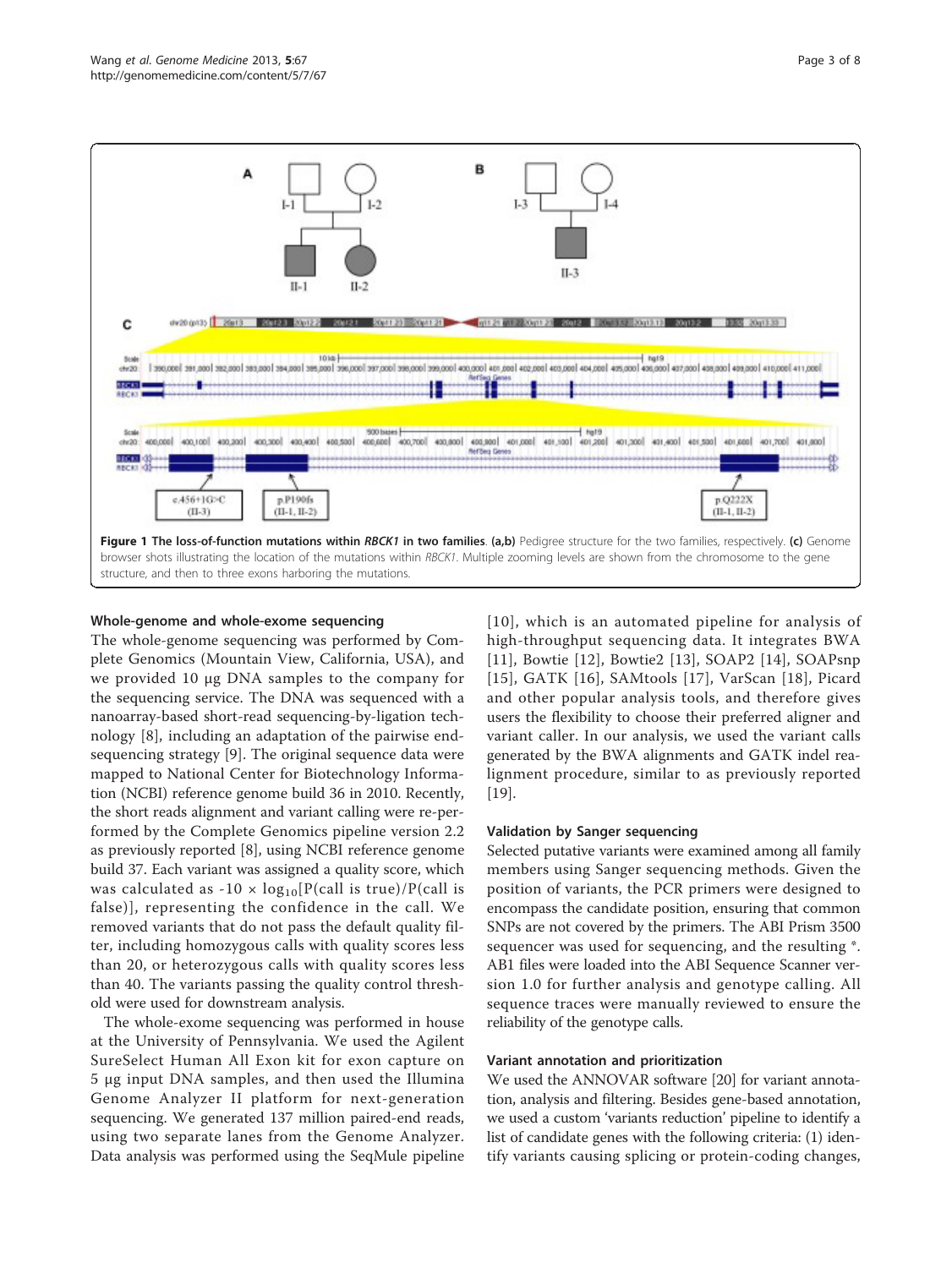including stop loss and stop gain variants; (2) remove variants in the 1000 Genomes Project April 2012 release, the NHLBI-6500 Exomes (European Americans or African Americans), the CG46 database compiled from unrelated individuals sequenced by the Complete Genomics platform and the dbSNP nonFlagged database with version 137; (3) requires a recessive mode of inheritance, with at least two deleterious mutations found in each proband.

# RNA-Seq analysis

We generated Epstein-Barr virus-transformed lymphoblastoid cells for all study participants, using their peripheral blood mononuclear cells. Total RNA was extracted from cultured cells, and we made sequencing libraries using the Illumina TruSeq protocol. The Illumina HiSeq2000 sequencer was used for generating paired-end sequence data with 101 bp read length. We used the Tophat [\[21](#page-7-0)] version 2.0.4 and Cufflinks [\[22](#page-7-0)] version 2.0.2 software tools for sequence alignments and for quantifying gene expression levels. The resulting BAM files were visualized in the Integrative Genomics Viewer [[23](#page-7-0)] to identify aberrant splicing patterns.

# Results and discussion

# Discovery of RBCK1 as a disease candidate gene

SNP genotyping revealed multiple CNVs in the two probands in the first family (Figure [1a\)](#page-2-0). However, we did not identify any de novo CNVs or homozygous deletions shared by the two siblings. Therefore, in 2010, we started to use next-generation sequencing to comprehensively assay the genome of the patients, motivated by the successful identification of disease-predisposing genes for Mendelian diseases such as Miller syndrome and Kabuki syndrome [\[24](#page-7-0),[25](#page-7-0)] published in the same year.

At the time of the study, whole-genome sequencing was prohibitively expensive, and the relative merits of whole-genome versus whole-exome sequencing were not well established. Therefore, we decided to proceed with a modified approach, by sequencing one patient with whole-genome sequencing and the other by wholeexome sequencing. The whole-genome sequencing was performed by Complete Genomics, and an average fold coverage of 81× was achieved genome-wide with excellent evenness, ensuring high quality genotype calls for the patient. We identified 3,910,156 genetic variants for subsequent functional annotation and prioritization. In parallel, we performed exome sequencing in-house on the other patient. We generated 137 million paired-end reads, achieving an average coverage of 118× over designed capture regions, and with >90% of target regions covered by  $\geq 10$  reads. Therefore, the whole-genome and whole-exome data have excellent coverage statistics, even by today's standards.

We first analyzed the whole-genome data to find potential disease-predisposing genes, assuming a recessive disease model as the most likely possibility, given that this is a brother and sister pair arising from phenotypically normal parents. We utilized the ANNOVAR 'variants reduction' pipeline [\[20](#page-7-0)] to identify a set of candidate genes that are more likely to be the disease predisposing genes for the disease (Figure S1 in Additional file [1\)](#page-6-0). Our goal is to identify a list of prioritized rare variants, and then assess the variant transmission patterns across the pedigree. We focused on the list of non-synonymous SNVs, splice variants and indels in exonic regions, given that they might be more interpretable and perhaps more likely to be disease predisposing. This pipeline leads to a list of 30 most probably diseasepredisposing genes. We manually reviewed the results to remove pseudogenes and questionable variant calls due to mis-alignments (for example, KCNJ12, HYDIN), olfactory receptors (for example, OR9G9, OR9G1), as well as 'dispensable' genes with high frequency loss-of-function mutations in populations [[20,26\]](#page-7-0), and we were left with a list of six candidate genes. We next performed Sanger sequencing to validate these variants and examine their familial transmission patterns. We failed to validate the mutations in LRP5 and MUC6. Additionally, while we were able to validate the mutations in FAM81B and MTRNR2L1, the mutations do not follow expected inheritance patterns (both mutations come from the same parent). Therefore, two genes were left as our final set of candidate genes, including TATA box-binding protein-associated factor 1-like (TAF1L; MIM 607798) and RanBP-type and C3HC4-type zinc finger containing 1 (RBCK1; MIM 610924).

TAF1L is a single-exon gene that evidently arose by retrotransposition of a processed TAF(II)250 mRNA during primate evolution [\[27](#page-7-0)]. TAF1L is homologous to TAF(II)250 and is expressed specifically in the testis. It may act as a functional substitute for TAF1/TAF(II)250 during male meiosis, when sex chromosomes are transcriptionally silenced [[27\]](#page-7-0). The two TAF1L mutations (P1266R and K1094E) are confirmed in both cases as compound heterozygotes, with each mutation inherited from a separate parent.

RBCK1 is an E3 ubiquitin-protein ligase that has a pivotal role in determining the specificity of the system by recognizing target substrates [\[28](#page-7-0)]. RBCK1 is a more promising disease candidate gene, as it has two truncating mutations each inherited from one parent. These include a nonsense mutation in exon6 (p.Q222X) and a 7 bp frameshift insertion in exon5 (p.E190fs) (Figure [1c](#page-2-0), Figure [2a, b](#page-4-0)). We note that loss of function variants in RBCK1 appear to be very rare in the general population; for example, there were none in the approximately 6,500 individuals in the Exome Variant Server. We also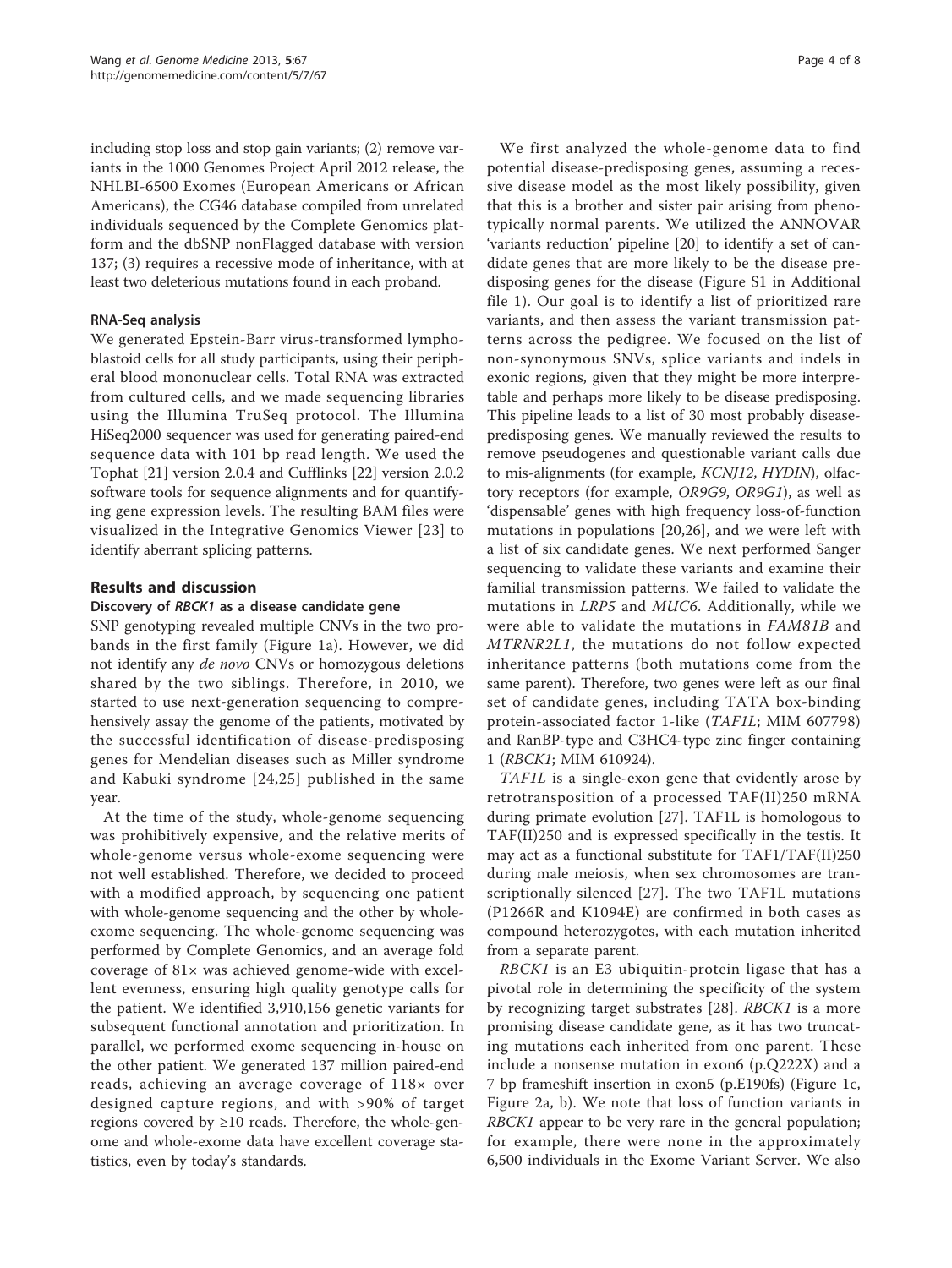<span id="page-4-0"></span>

note that several other ubiquitin-protein ligase genes (PARK2, NEDD4, TRIM9, NHLRC1, CBL, TRIM63, RNF19, and so on) have been implicated in multiple Mendelian diseases sharing similar phenotypic features as the current patients.

We used a comparable set of procedures to analyze the exome-sequencing data. Of note, there are minimal amounts of overlap of candidate genes from whole-genome data and whole-exome data, and all the overlapping genes have been ruled out as potential candidate genes previously. We next examined why RBCK1 did not confirm as a candidate gene in the whole-exome data. The genomewide variance of the heterozygous allele frequencies [[29](#page-7-0)] was 0.91%, which did not suggest high amplification artifacts. Evaluation of coverage statistics confirmed the overall good coverage statistics over designed target regions in the

exome (Figure S2 in Additional file [1\)](#page-6-0). Additionally, on average, exons within RBCK1 were also well covered (Figure S3A in Additional file [1](#page-6-0)). However, the two positions with known mutations were only covered by 4 and 2 reads, respectively, and only one read contained a mutation (Figure S3B,C in Additional file [1](#page-6-0)). To further investigate this, we examined GC content around the two mutation sites, since it is known that GC content of the fragment being sequenced affects sequencing coverage [\[30](#page-7-0)]. Based on alignment files, the average insert fragment sizes for exome sequencing and genome sequencing were 123 bp and 358 bp, respectively. The GC content around the two mutation sites were 73.2% and 71.5%, respectively, suggesting potential issues in amplifying these fragments for exome sequencing. Finally, we also analyzed six additional exome samples sequenced on the same batch (each sample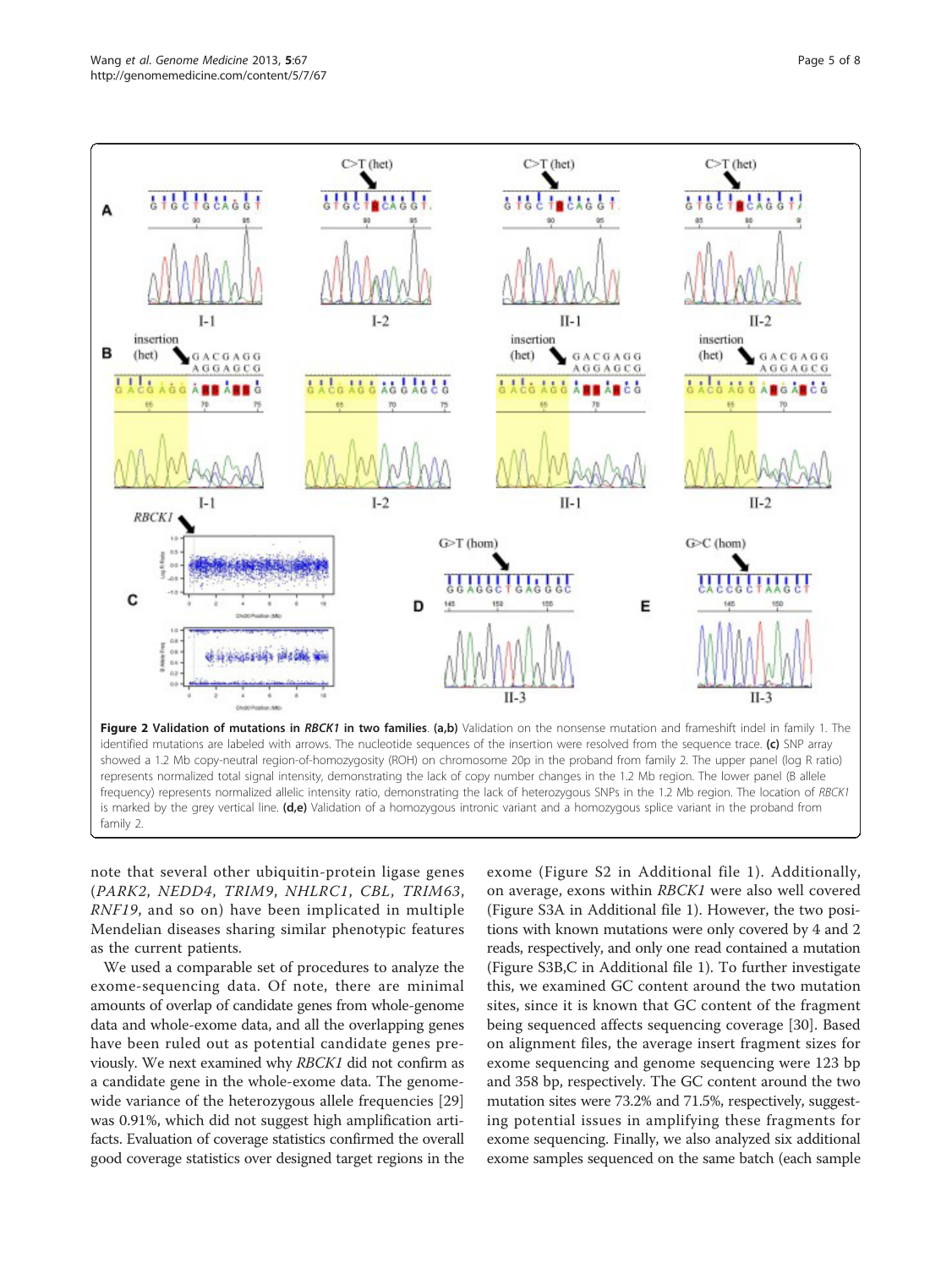on one separate lane), and found that their coverage ranged from 0 to 6 and 1 to 2 for the two mutation sites, respectively, suggesting that poor coverage on the two mutations was a common problem for all samples. Similar challenges in exome data analysis have already been discussed before: for example, uneven coverage of exome data may result in true disease-predisposing genes being filtered out during the variant detection procedure [\[31\]](#page-7-0). Therefore, our results represented another example where although candidate mutations were located in the coding part of the genome, they were not detected by exon capture and sequencing.

### Validation of RBCK1 in a second family

As this appeared to be an extremely rare disease, we were cautious not to conclude that these mutations were definitive predisposing events for a novel syndrome at that time. In late 2011, we obtained one additional patient with comparable phenotype, through a referral by the first family under study. This patient was also originally suspected to have a glycogen storage disease type IV, but all clinical genetics tests failed to identify the exact genetic cause. Therefore, we set out to sequence all exons in RBCK1 using Sanger sequencing in this patient (subject II-3 in Figure [1b\)](#page-2-0), though parental DNA samples were unfortunately not available for our study. Our sequencing results identified two homozygous mutations, including an intronic mutation (rs11698154) that has previously been observed in the 1000 Genomes Project [[32](#page-7-0)] with a minor allele frequency of 12% (Figure [2d\)](#page-4-0), as well as a previously unreported mutation (c.456+1G>C) that is located at an exon-intron boundary, apparently disrupting a canonical splicing donor site for exon 5 (Figure [2e\)](#page-4-0).

Given the fact that a private mutation was called as homozygote, we suspected that this might be an artifact of variant calling, or that there is instead an exonic deletion at this position. To investigate this, we genotyped the patient using Illumina HumanHap550 SNP arrays and analyzed the signal intensity data to find deletions [[6\]](#page-7-0). However, we did not observe any exonic deletions, but rather discovered that RBCK1 is enclosed in a 1.2 Mb copy-neutral ROH covering the p-terminal of chromosome 20 (Figure [2c](#page-4-0)). The family history did not have any evidence of consanguineous marriage, so it is likely that the RBCK1 ROH was due to a relatively distant shared ancestry of the two parents, or due to local uniparental isodisomy.

### Confirmation of aberrant splicing by RNA-Seq

To further validate the presence of mutations and/or their potential impacts on transcript splicing, we subsequently made Epstein-Barr virus-transformed lymphoblastoid cell lines from the patients and unaffected mother from family 1, as well as the patient from family 2. In early 2012, using RNA extracted from these cell lines, we performed

transcriptome sequencing (RNA-Seq) using Illumina HiSeq2000. On average, we generated 61 million 101 bp paired-end reads for each subject.

For the patient in the second family (subject II-3), RNA-Seq data convincingly demonstrated the presence of a homozygous mutation at the splicing donor site in exon 5 of the RBCK1 gene, originally found by Sanger sequencing (Figure [3](#page-6-0)). This mutation appeared to generate a 'read-through' transcript, that is, intronic regions between exon 5 and exon 6 were also transcribed. In comparison, for the proband and his unaffected mother in the first family (subjects II-1 and I-2), RNA-Seq data showed the lack of 'read-through' transcription between exon 5 and exon 6 (Figure [3\)](#page-6-0). We bioinformatically predicted the protein product for the read-through transcripts, and identified multiple pre-mature stop codons in the hypothetical protein sequence, suggesting that the transcripts may not be functional, or may be subject to nonsense-mediated mRNA decay. Interestingly, we also noted that all three subjects had intronic transcription between exon 6 and exon 7. However, examination of RNA-Seq data sets in other projects suggested that these intronic transcripts exist in all other RNA-Seq samples, so they may be due to the presence of unannotated exons or other non-coding RNAs.

The gene function for RBCK1 was not well characterized, but it was reported to be a component of E3 ubiquitin-protein ligase, which accepts ubiquitin from specific E2 ubiquitin-conjugating enzymes, such as UBE2L3/UBCM4, and then transfers it to substrates [\[28](#page-7-0)]. Recently, a study related HOIL1 (RBCK1) deficiency to a fatal human disorder with immunodeficiency, autoinflammation and amylo-pectinosis [[33](#page-7-0)]. The authors demonstrated that NF- $\kappa$ b activation in response to IL-1 $\beta$  was compromised in patients' fibroblasts, but the patients' mononuclear leukocytes, particularly monocytes, were hyper-responsive to IL-1 $\beta$ . However, we note that the authors did not prove that the variants were causal for the observed phenotypes, since the fibroblast cells from patients may have harbored other variants. We were unable to garner any evidence on immunodeficiency or auto-inflammation in the three probands from two families in our study, although they both have clear signs of amylopectinosis (glycogen storage disease type IV), which was the very reason they were referred to us. We also cannot exclude the possibility that different mutations in the same RBCK1 gene may lead to distinct and unrelated phenotypes (immune-related problems and amylopectinosis). Despite the lack of direct functional evidence associating the mutations with the amylopectinosis phenotype, the discovery of a genetic cause further establishes that this phenotype of interest may represent a novel syndrome.

In conclusion, whole-genome sequencing identified a mutation in *RBCK1* as possibly predisposing to a novel,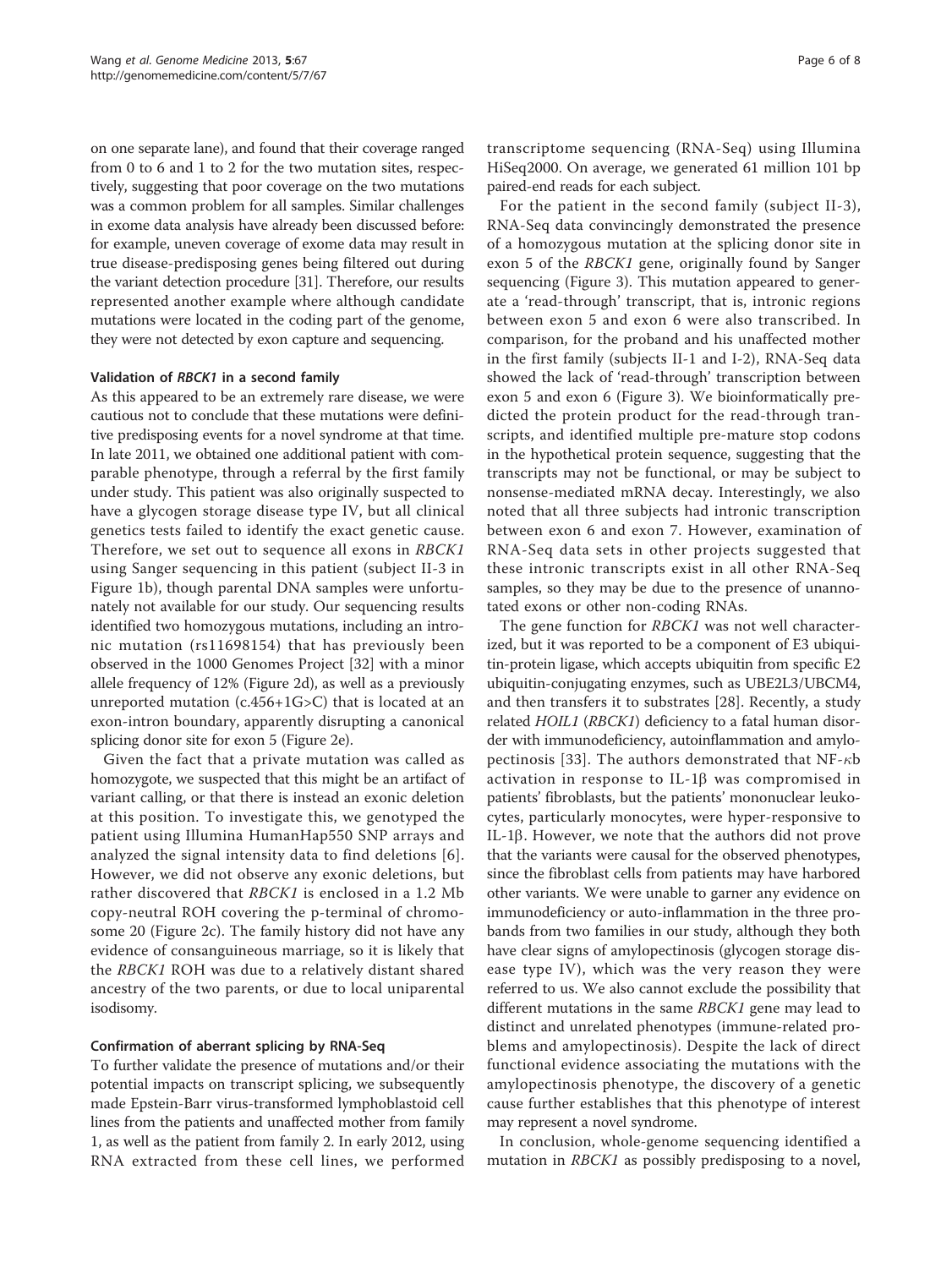<span id="page-6-0"></span>

extremely rare Mendelian disease. Together with several recently published studies [[1-3](#page-7-0)], this example illustrates the possibility to identify disease-predisposing mutations for novel idiopathic diseases using a very limited number of patient samples. However, we also caution that extensive functional validations are required to assess why loss of function in the candidate gene leads to the observed disease phenotypes. Finally, our study also represents an example where exome sequencing failed to identify disease genes due to lack of comprehensive coverage and/or even coverage of the target regions. With the ever-decreasing cost of whole-genome sequencing, we expect that whole-genome sequencing will be used much more in the near future for finding the genetic causes of Mendelian disorders.

### Additional material

[Additional File 1:](http://www.biomedcentral.com/content/supplementary/gm471-S1.DOCX) Figures S1, S2 and S3.

#### Abbreviations

bp: base pair; CNV: copy number variant; IL: interleukin; NCBI: National Center for Biotechnology Information; PCR: polymerase chain reaction; ROH: region of homozygosity; SNP: single nucleotide polymorphism.

#### Competing interests

The study was partly supported by a donation from the first family described in the article.

#### Authors' contributions

KW: RG, YG, JB and GL analyzed the data and advised on data analysis. FGO and CH generated PCR and Sanger sequencing results. KT and CK generated the SNP genotyping results. ET helped with phenotype assessment. KW drafted the manuscript, and all authors reviewed and edited the manuscript. KW and HH designed the study and HH supervised all aspects of the study. All authors read and approved the final manuscript.

#### Acknowledgements

We thank the patients and their families for contributing biological specimens for our research, and for providing valuable discussion and comments. The study was funded by a donation from the first family described in the article to The Center for Applied Genomics (HH), by an Institutional Development Award from The Children's Hospital of Philadelphia (HH), by U01 HG006830 from the NIH/NHGRI (HH) and by R01 HG006465 from the NIH/NHGRI (KW).

#### Authors' details <sup>1</sup>

Zilkha Neurogenetic Institute, Keck School of Medicine, University of Southern California, 1501 San Pablo St, Los Angeles, CA 90089, USA. <sup>2</sup>Center for Applied Genomics, Children's Hospital of Philadelphia, 3615 Civic Center Blvd, Philadelphia, PA 19104, USA. <sup>3</sup>Stanley Institute for Cognitive Genomics Cold Spring Harbor Laboratory, One Bungtown Rd, NY 11724, USA. 4 Department of Pediatrics, University of Pennsylvania School of Medicine, 3451 Walnut St, Philadelphia, PA 19104, USA.

#### Received: 25 April 2013 Revised: 15 July 2013 Accepted: 26 July 2013 Published: 26 July 2013